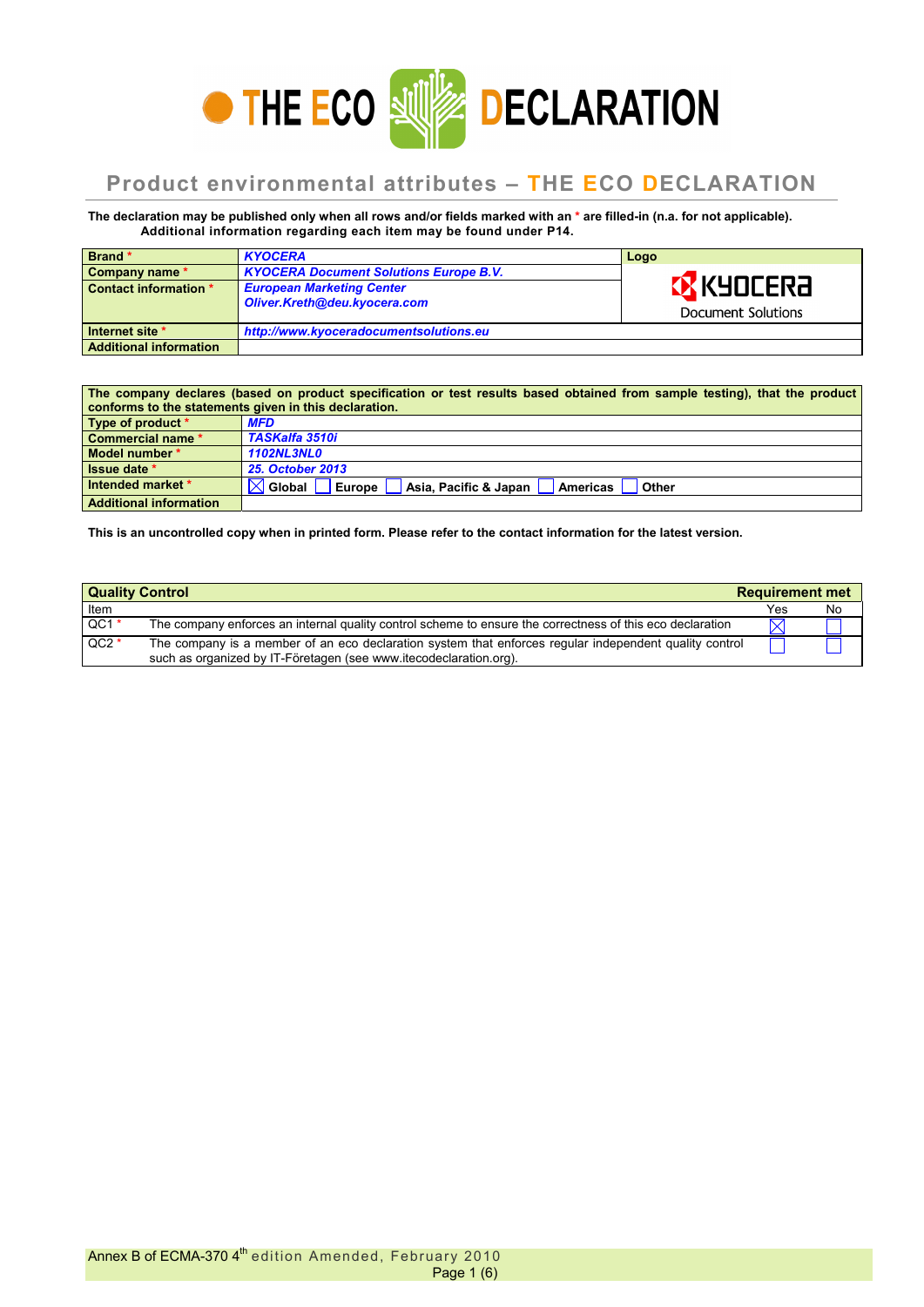| TASKalfa 3510i<br>Model number * |                                                                                                                                                                                                                                          |                                                                                                                                                            |      |                                      |                        |             |  |
|----------------------------------|------------------------------------------------------------------------------------------------------------------------------------------------------------------------------------------------------------------------------------------|------------------------------------------------------------------------------------------------------------------------------------------------------------|------|--------------------------------------|------------------------|-------------|--|
| Issue date *                     |                                                                                                                                                                                                                                          | <b>25. October 2013</b>                                                                                                                                    | Logo | <b>EX KYDEERA</b> Document Solutions |                        |             |  |
|                                  |                                                                                                                                                                                                                                          |                                                                                                                                                            |      |                                      |                        |             |  |
|                                  |                                                                                                                                                                                                                                          | Product environmental attributes - Legal requirements                                                                                                      |      |                                      | <b>Requirement met</b> |             |  |
| Item                             |                                                                                                                                                                                                                                          |                                                                                                                                                            |      | Yes                                  | No                     | n.a.        |  |
| <b>P1</b>                        |                                                                                                                                                                                                                                          | <b>Hazardous substances and preparations</b>                                                                                                               |      |                                      |                        |             |  |
| $P1.1*$                          | Products do not contain more than; 0.1% lead, 0.01% cadmium, 0.1% mercury, 0.1% hexavalent chromium,                                                                                                                                     |                                                                                                                                                            |      |                                      |                        |             |  |
|                                  | 0.1% polybrominated biphenyls (PBB) or 0.1% polybrominated diphenyl ethers (PBDE). (See legal                                                                                                                                            |                                                                                                                                                            |      |                                      |                        |             |  |
| $P1.2*$                          | reference and Note B1)<br>Products do not contain Asbestos (see legal reference).                                                                                                                                                        |                                                                                                                                                            |      |                                      |                        |             |  |
|                                  |                                                                                                                                                                                                                                          | Comment: Legal reference has no maximum concentration value.                                                                                               |      | $\boxtimes$                          |                        |             |  |
| $P1.3*$                          |                                                                                                                                                                                                                                          | Products do not contain Ozone Depleting Substances: Chlorofluorocarbons (CFC),                                                                             |      | $\boxtimes$                          |                        |             |  |
|                                  |                                                                                                                                                                                                                                          | hydrobromofluorocarbons (HBFC), hydrochlorofluorcarbons (HCFC), Halons, carbontetrachloride, 1,1,1-                                                        |      |                                      |                        |             |  |
|                                  |                                                                                                                                                                                                                                          | trichloroethane, methyl bromide (see legal reference). Comment: Legal reference has no maximum                                                             |      |                                      |                        |             |  |
|                                  |                                                                                                                                                                                                                                          | concentration values.                                                                                                                                      |      |                                      |                        |             |  |
| $P1.4*$                          |                                                                                                                                                                                                                                          | Products do not contain more than; 0.005% polychlorinated biphenyl (PCB), 0.005% polychlorinated<br>terphenyl (PCT) in preparations (see legal reference). |      | $\boxtimes$                          |                        |             |  |
| $P1.5*$                          |                                                                                                                                                                                                                                          | Products do not contain more than 0.1% short chain chloroparaffins (SCCP) with 10-13 carbon atoms in the                                                   |      |                                      |                        |             |  |
|                                  |                                                                                                                                                                                                                                          | chain containing at least 48% per mass of chlorine in the SCCP (see legal reference).                                                                      |      | $\boxtimes$                          |                        |             |  |
| P1.6*                            |                                                                                                                                                                                                                                          | Textile and leather parts with direct skin contact do not contain Tri-(2,3,-dibromopropyl)-phosphate (TRIS),                                               |      |                                      |                        | $\boxtimes$ |  |
|                                  |                                                                                                                                                                                                                                          | Tris-(aziridinyl)-phosphineoxide (TEPA), polybrominated biphenyl (PBB) (see legal reference).                                                              |      |                                      |                        |             |  |
|                                  |                                                                                                                                                                                                                                          | Comment: Legal reference has no maximum concentration values.                                                                                              |      |                                      |                        |             |  |
| $P1.7*$                          |                                                                                                                                                                                                                                          | Textile and leather parts with direct skin contact do not contain more than 0.003% Azo colorants that split                                                |      |                                      |                        | $\boxtimes$ |  |
| $P1.8*$                          |                                                                                                                                                                                                                                          | aromatic amines. (See legal reference and Note B1)<br>Wooden parts do not contain arsenic and chromium as a wood preservation treatment as well as         |      |                                      |                        | $\boxtimes$ |  |
|                                  |                                                                                                                                                                                                                                          | pentachlorophenol and derivatives (see legal reference).                                                                                                   |      |                                      |                        |             |  |
|                                  |                                                                                                                                                                                                                                          | Comment: Legal reference has no maximum concentration values.                                                                                              |      |                                      |                        |             |  |
| $P1.9*$                          |                                                                                                                                                                                                                                          | Parts with direct and prolonged skin contact do not release nickel in concentrations above 0.5                                                             |      |                                      |                        | $\boxtimes$ |  |
|                                  |                                                                                                                                                                                                                                          | microgram/cm <sup>2</sup> /week (see legal reference).                                                                                                     |      |                                      |                        |             |  |
|                                  |                                                                                                                                                                                                                                          | Comment: Max limit in legal reference when tested according to EN1811:1998.                                                                                |      |                                      |                        |             |  |
| $P1.10*$                         |                                                                                                                                                                                                                                          | REACH Article 33 information about substances in articles is available at (add URL or mail contact):<br>remy.kadirbaks@deu.kyocera.com                     |      |                                      |                        |             |  |
|                                  |                                                                                                                                                                                                                                          |                                                                                                                                                            |      |                                      |                        |             |  |
| P <sub>2</sub><br>$P2.1*$        | <b>Batteries</b>                                                                                                                                                                                                                         | If the product contains a battery or an accumulator, it is labeled with the disposal symbol and if it contains                                             |      |                                      |                        |             |  |
|                                  |                                                                                                                                                                                                                                          | more than 0.0005% of mercury (for button cells only) by weight, or more than 0.004% of lead, it shall be                                                   |      | X                                    |                        |             |  |
|                                  | marked with the chemical symbol for the metal concerned, Hg or Pb. Information on proper disposal is                                                                                                                                     |                                                                                                                                                            |      |                                      |                        |             |  |
|                                  |                                                                                                                                                                                                                                          | provided in user manual. (See legal reference)                                                                                                             |      |                                      |                        |             |  |
| $P2.2*$                          | Button cells used in the product do not contain more than 2% by weight of mercury. Other batteries or<br>$\boxtimes$                                                                                                                     |                                                                                                                                                            |      |                                      |                        |             |  |
| $P2.3*$                          | accumulators do not contain more than 0.0005% of mercury or 0.002% of cadmium. (See legal reference)                                                                                                                                     |                                                                                                                                                            |      |                                      |                        |             |  |
|                                  | Batteries and accumulators are easily removable by either users or service providers (as dependent on the<br>$\boxtimes$<br>design of the product). Exception: Batteries that are permanently installed for safety, performance, medical |                                                                                                                                                            |      |                                      |                        |             |  |
|                                  | or data integrity reasons do not have to be "easily removable". (See legal reference)                                                                                                                                                    |                                                                                                                                                            |      |                                      |                        |             |  |
| P <sub>3</sub>                   |                                                                                                                                                                                                                                          | Safety, EMC connection to the telephone network and labeling                                                                                               |      |                                      |                        |             |  |
| $P3.1*$                          |                                                                                                                                                                                                                                          | The product complies with legally required safety standards as specified (see legal reference).                                                            |      | $\boxtimes$                          |                        |             |  |
| P3.2*                            |                                                                                                                                                                                                                                          | The product complies with legally required standards for electromagnetic compatibility (see legal reference).                                              |      | $\boxtimes$                          |                        |             |  |
| P3.3*                            |                                                                                                                                                                                                                                          | If product is intended for connection to a public telecom network or contains a radio transmitter, it complies                                             |      | $\boxtimes$                          |                        |             |  |
|                                  |                                                                                                                                                                                                                                          | with legally required standards for radio and telecommunication devices (see legal reference).                                                             |      |                                      |                        |             |  |
| P3.4*                            |                                                                                                                                                                                                                                          | The product is labeled to show conformance with applicable legal requirements (see legal reference).                                                       |      | $\boxtimes$                          |                        |             |  |
| <b>P4</b>                        |                                                                                                                                                                                                                                          | <b>Consumable materials</b>                                                                                                                                |      |                                      |                        |             |  |
| $P4.1*$                          |                                                                                                                                                                                                                                          | If a photo conductor (drum, belt etc.) is used in the product, it does not contain cadmium max 0.01% (see                                                  |      | $\boxtimes$                          |                        |             |  |
|                                  |                                                                                                                                                                                                                                          | legal reference and Note B1).                                                                                                                              |      |                                      |                        |             |  |
| P4.2*                            |                                                                                                                                                                                                                                          | If ink/toner is used in the product, it does not contain cadmium max 0.1% by weight (see legal reference).                                                 |      |                                      |                        |             |  |
| P4.3*                            |                                                                                                                                                                                                                                          | If the ink/toner formulation/preparation is classified as hazardous according to applicable regulations, the                                               |      | $\times$                             |                        |             |  |
|                                  |                                                                                                                                                                                                                                          | product/packaging is adequately labeled and a Safety Data Sheet (SDS) in accordance with these                                                             |      |                                      |                        |             |  |
|                                  |                                                                                                                                                                                                                                          | requirements is available (see legal reference).                                                                                                           |      |                                      |                        |             |  |
| <b>P5</b><br>$P5.1*$             |                                                                                                                                                                                                                                          | <b>Product packaging</b><br>Packaging and packaging components do not contain more than 0.01% lead, mercury, cadmium and                                   |      |                                      |                        |             |  |
|                                  |                                                                                                                                                                                                                                          | hexavalent chromium by weight of these together.                                                                                                           |      | $\boxtimes$                          |                        |             |  |
| P <sub>5.2</sub> *               |                                                                                                                                                                                                                                          | Plastic packaging material is marked according to ISO 11469 referring ISO 1043 (see legal reference).                                                      |      |                                      |                        |             |  |
| $P5.3*$                          |                                                                                                                                                                                                                                          | The product packaging material is free from ozone depleting substances as specified in the Montreal                                                        |      | $\times$                             |                        |             |  |
|                                  |                                                                                                                                                                                                                                          | Protocol (see legal reference).                                                                                                                            |      |                                      |                        |             |  |
|                                  |                                                                                                                                                                                                                                          | Comment: Legal reference has no maximum concentration values.                                                                                              |      |                                      |                        |             |  |

l

*Note B1: Restriction applies to the homogeneous material, unless other specified and expressed in weight %.*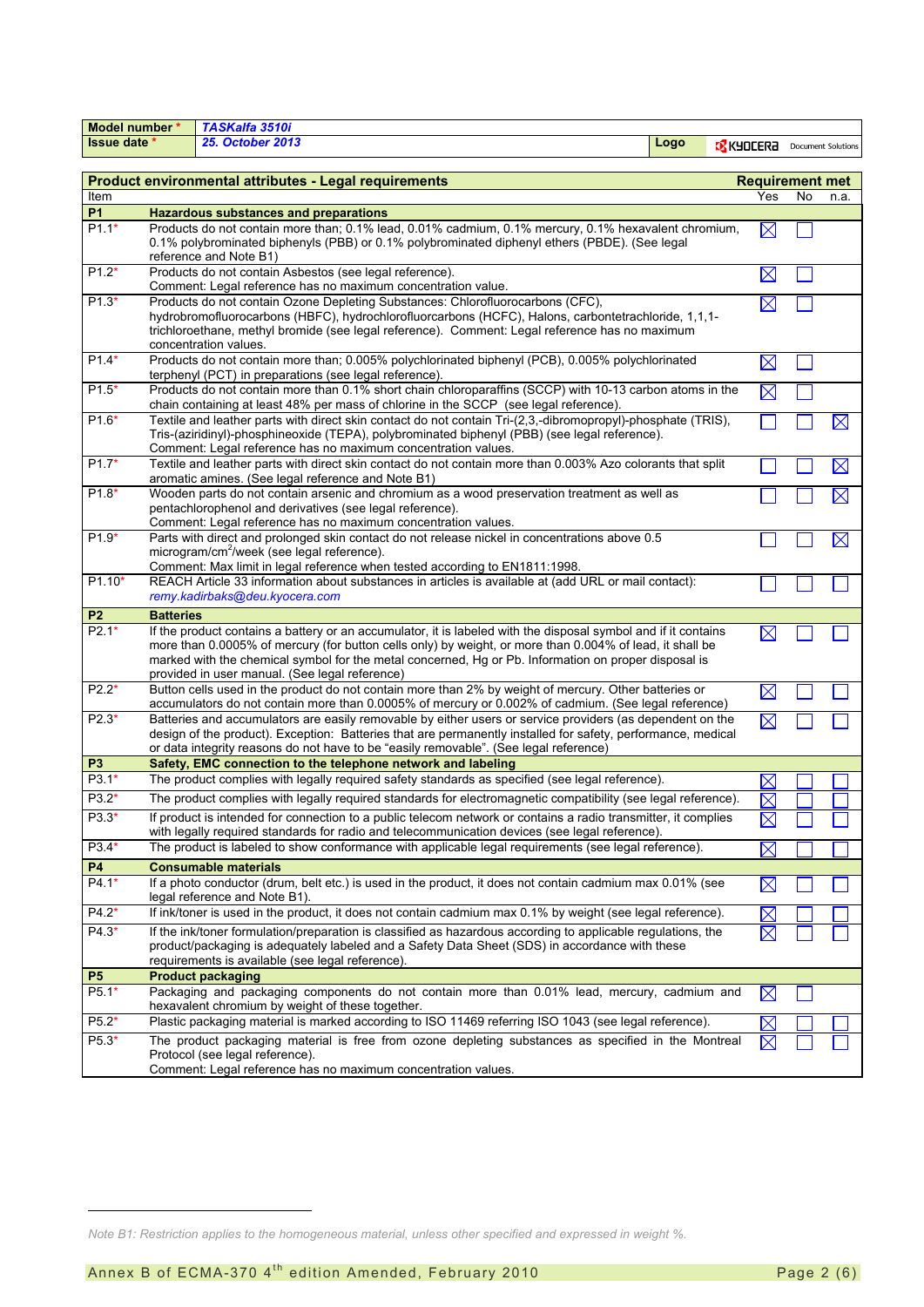| TASKalfa 3510i<br>Model number *                                                                                  |                                                                                                                        |                                                                                                                                                                                              |      |                                      |          |  |  |
|-------------------------------------------------------------------------------------------------------------------|------------------------------------------------------------------------------------------------------------------------|----------------------------------------------------------------------------------------------------------------------------------------------------------------------------------------------|------|--------------------------------------|----------|--|--|
| Issue date *                                                                                                      |                                                                                                                        | <b>25. October 2013</b>                                                                                                                                                                      | Logo | <b>XX KYDCERA</b> Document Solutions |          |  |  |
|                                                                                                                   |                                                                                                                        |                                                                                                                                                                                              |      |                                      |          |  |  |
| Product environmental attributes - Market requirements - Environmental conscious design<br><b>Requirement met</b> |                                                                                                                        |                                                                                                                                                                                              |      |                                      |          |  |  |
| Item                                                                                                              | *=mandatory to fill in. Additional information regarding each item may be found under P14.<br>Yes<br>No<br>n.a.        |                                                                                                                                                                                              |      |                                      |          |  |  |
| <b>P6</b>                                                                                                         |                                                                                                                        | <b>Treatment information</b>                                                                                                                                                                 |      |                                      |          |  |  |
| P6.1*                                                                                                             |                                                                                                                        | Information for recyclers/treatment facilities is available (see legal reference).                                                                                                           |      |                                      |          |  |  |
| <b>P7</b>                                                                                                         | <b>Design</b>                                                                                                          |                                                                                                                                                                                              |      |                                      |          |  |  |
|                                                                                                                   |                                                                                                                        | <b>Disassembly, recycling</b>                                                                                                                                                                |      |                                      |          |  |  |
| $P7.1*$                                                                                                           |                                                                                                                        | Parts that have to be treated separately are easily separable                                                                                                                                |      | $\boldsymbol{\mathsf{X}}$            |          |  |  |
| $P7.2*$                                                                                                           |                                                                                                                        | Plastic materials in covers/housing have no surface coating.                                                                                                                                 |      | $\times$                             |          |  |  |
| $P7.3*$                                                                                                           |                                                                                                                        | Plastic parts >100g consist of one material or of easily separable materials.                                                                                                                |      | $\times$                             |          |  |  |
| P7.4*                                                                                                             |                                                                                                                        | Plastic parts >25g have material codes according to ISO 11469 referring ISO 1043.                                                                                                            |      | $\times$                             |          |  |  |
| P7.5                                                                                                              |                                                                                                                        | Plastic parts are free from metal inlays or have inlays that can be removed with commonly available tools.                                                                                   |      | $\boxtimes$                          |          |  |  |
| $P7.6*$                                                                                                           |                                                                                                                        | Labels are easily separable. (This requirement does not apply to safety/regulatory labels).                                                                                                  |      | $\boxtimes$                          |          |  |  |
|                                                                                                                   | <b>Product lifetime</b>                                                                                                |                                                                                                                                                                                              |      |                                      |          |  |  |
| $P7.7*$                                                                                                           |                                                                                                                        | Upgrading can be done e.g. with processor, memory, cards or drives                                                                                                                           |      | $\times$                             |          |  |  |
| $P7.8*$                                                                                                           |                                                                                                                        | Upgrading can be done using commonly available tools                                                                                                                                         |      | $\bm{\times}$                        |          |  |  |
| P7.9.                                                                                                             |                                                                                                                        | Spare parts are available after end of production for:<br>years                                                                                                                              |      |                                      |          |  |  |
| P7.10                                                                                                             |                                                                                                                        |                                                                                                                                                                                              |      |                                      |          |  |  |
|                                                                                                                   |                                                                                                                        | Service is available after end of production for:<br>years                                                                                                                                   |      |                                      |          |  |  |
| P7.11*                                                                                                            |                                                                                                                        | <b>Material and substance requirements</b><br>Product cover/housing material type:                                                                                                           |      |                                      |          |  |  |
|                                                                                                                   |                                                                                                                        | Material type: PC+ABS<br>Material type: <b>PC+PS</b><br>Material type:                                                                                                                       |      |                                      |          |  |  |
| P7.12                                                                                                             |                                                                                                                        | Electrical cable insulation materials of power cables are PVC free.                                                                                                                          |      |                                      | $\times$ |  |  |
| P7.13                                                                                                             |                                                                                                                        | Electrical cable insulation materials of signal cables are PVC free                                                                                                                          |      |                                      |          |  |  |
|                                                                                                                   |                                                                                                                        |                                                                                                                                                                                              |      |                                      | $\times$ |  |  |
| P7.14                                                                                                             |                                                                                                                        | All cover/housing plastic parts >25g are free from chlorine and bromine.                                                                                                                     |      | $\times$                             |          |  |  |
| P7.15                                                                                                             |                                                                                                                        | All printed circuit boards (without components) > 25g are halogen free. as defined in IEC61249-2-21. (See                                                                                    |      |                                      |          |  |  |
|                                                                                                                   | Note B2)                                                                                                               |                                                                                                                                                                                              |      |                                      |          |  |  |
| P7.16                                                                                                             |                                                                                                                        | Flame retarded plastic parts >25g in covers / housings are marked according ISO 1043-4:<br>$P$ C+PS-HI-FR(40)<<br>Marking: >PC+ABS FR(40)<                                                   |      | $\boxtimes$                          |          |  |  |
| P7.17                                                                                                             | Alt. 1                                                                                                                 |                                                                                                                                                                                              |      |                                      |          |  |  |
|                                                                                                                   | Chemical specifications of flame retardants in printed circuit boards >25g (without components):                       |                                                                                                                                                                                              |      |                                      |          |  |  |
|                                                                                                                   | TBBPA (additive) $\boxed{\phantom{a}}$ , TBBPA (reactive) $\boxed{\phantom{a}}$ , Other; chemical name:<br>, CAS $#$ : |                                                                                                                                                                                              |      |                                      |          |  |  |
|                                                                                                                   | Alt. 2                                                                                                                 |                                                                                                                                                                                              |      |                                      |          |  |  |
|                                                                                                                   |                                                                                                                        | Chemical specifications of flame retardants in printed circuit boards (without components) >25g according                                                                                    |      |                                      |          |  |  |
|                                                                                                                   | ISO 1043-4:                                                                                                            |                                                                                                                                                                                              |      |                                      |          |  |  |
| P7.18                                                                                                             | Alt. 1                                                                                                                 |                                                                                                                                                                                              |      |                                      |          |  |  |
|                                                                                                                   |                                                                                                                        | Flame retarded plastic parts >25g contain the following flame retardant substances/preparations in<br>concentrations above 0.1%:                                                             |      |                                      |          |  |  |
|                                                                                                                   |                                                                                                                        | Comment: No legal limits exist, this is a market requirement.                                                                                                                                |      |                                      |          |  |  |
|                                                                                                                   |                                                                                                                        | , CAS #:<br>1. Chemical name:                                                                                                                                                                |      |                                      |          |  |  |
|                                                                                                                   |                                                                                                                        | , CAS #:<br>2. Chemical name:                                                                                                                                                                |      |                                      |          |  |  |
|                                                                                                                   |                                                                                                                        | , CAS $#$ :<br>3. Chemical name:                                                                                                                                                             |      |                                      |          |  |  |
|                                                                                                                   | Alt. 2                                                                                                                 |                                                                                                                                                                                              |      |                                      |          |  |  |
|                                                                                                                   |                                                                                                                        | Chemical specifications of flame retardants in plastic parts >25g according ISO 1043-4:                                                                                                      |      |                                      |          |  |  |
|                                                                                                                   |                                                                                                                        | non-halogen organophosphate compounds                                                                                                                                                        |      |                                      |          |  |  |
| P7.19                                                                                                             |                                                                                                                        | Plastic parts >25g are free from flame retardant substances/ preparations above 0.1% classified as R45,<br>R40, R46, R48, R50, R51, R53, R60, R61 and any combination of these (See Note B3) |      |                                      |          |  |  |
| P7.20                                                                                                             |                                                                                                                        | Of total plastic parts' weight >25g, recycled material content is 0.1%.                                                                                                                      |      |                                      |          |  |  |
| P7.21                                                                                                             |                                                                                                                        | Of total plastic parts' weight >25g, biobased material content is 0%.                                                                                                                        |      |                                      |          |  |  |
| P7.22                                                                                                             |                                                                                                                        | Light sources are free from mercury                                                                                                                                                          |      | $\boxtimes$                          |          |  |  |
|                                                                                                                   |                                                                                                                        | If mercury is used specify: Number of lamps:<br>and max. mercury content per lamp:                                                                                                           | mg   |                                      |          |  |  |
| P <sub>8</sub><br>P8.1*                                                                                           | <b>Batteries</b>                                                                                                       |                                                                                                                                                                                              |      |                                      |          |  |  |
|                                                                                                                   |                                                                                                                        | Battery chemical composition: Li                                                                                                                                                             |      |                                      |          |  |  |
| P8.2                                                                                                              |                                                                                                                        | Batteries meet the requirements of the following voluntary program/s:                                                                                                                        |      |                                      |          |  |  |

l

*Note B2: IEC61249-2--21 has maximum limits for chlorine and bromine but does not address fluorine, iodine and astatine which are included in the group of halogens.* 

*Note B3: 'Starting from January 2009, Risk phrases can be replaced by Hazard phrases according to the Globally Harmonized System (GHS), mandatory by December 2010.*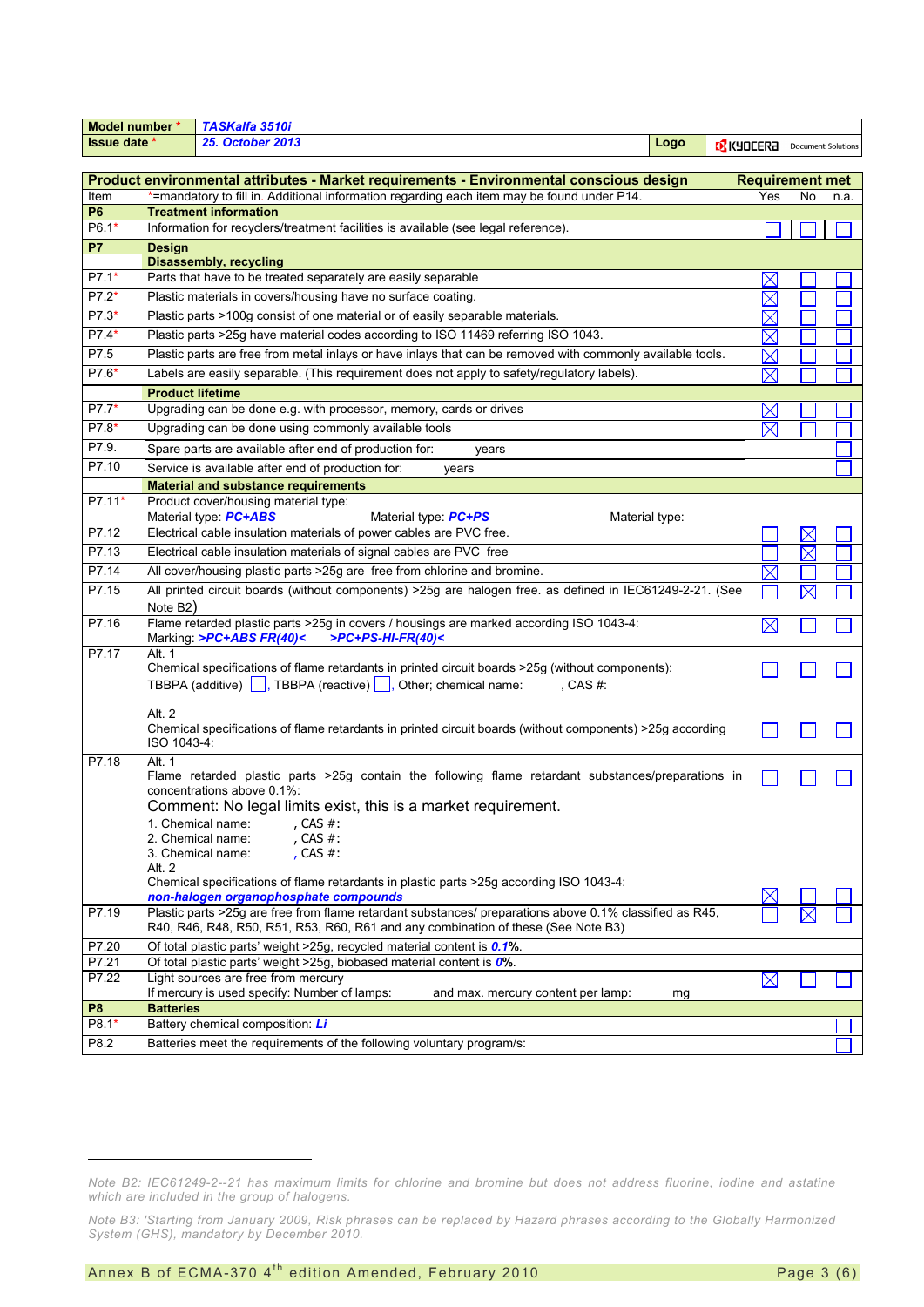| Model number '                                                                                                                 |                                                                                                                                                                            | TASKalfa 3510i            |                                                                                 |                                                                     |                                       |                |                                                          |                                |             |                              |             |
|--------------------------------------------------------------------------------------------------------------------------------|----------------------------------------------------------------------------------------------------------------------------------------------------------------------------|---------------------------|---------------------------------------------------------------------------------|---------------------------------------------------------------------|---------------------------------------|----------------|----------------------------------------------------------|--------------------------------|-------------|------------------------------|-------------|
| <b>Issue date</b>                                                                                                              | <b>25. October 2013</b><br>Logo<br><b>EX KYOCERA</b> Document Solutions                                                                                                    |                           |                                                                                 |                                                                     |                                       |                |                                                          |                                |             |                              |             |
|                                                                                                                                |                                                                                                                                                                            |                           |                                                                                 |                                                                     |                                       |                |                                                          |                                |             |                              |             |
|                                                                                                                                |                                                                                                                                                                            |                           | Product environmental attributes - Market requirements (continued)              |                                                                     |                                       |                |                                                          |                                | Yes         | <b>Requirement met</b><br>No |             |
| Item                                                                                                                           |                                                                                                                                                                            |                           |                                                                                 |                                                                     |                                       |                |                                                          |                                |             |                              | n.a.        |
| P <sub>9</sub><br>9.1                                                                                                          |                                                                                                                                                                            | <b>Energy consumption</b> | For the product the following power levels or energy consumptions are reported: |                                                                     |                                       |                |                                                          |                                |             |                              |             |
|                                                                                                                                |                                                                                                                                                                            |                           |                                                                                 |                                                                     |                                       |                |                                                          |                                |             |                              |             |
| Energy mode *                                                                                                                  |                                                                                                                                                                            |                           | Power<br>level<br>at<br>100 V AC                                                | Power<br>level<br>at<br><b>115</b> VAC                              | Power<br>level<br>230 VAC             | at             | Reference<br>$\prime$<br>modes and test method *         | Standard                       | for         | energy                       |             |
| <b>Copying/Printing(basic unit)</b>                                                                                            |                                                                                                                                                                            |                           | 560 W                                                                           | 570 W                                                               | 660W                                  |                | <b>Energy Star</b>                                       |                                |             |                              |             |
| <b>Ready (basic unit)</b>                                                                                                      |                                                                                                                                                                            |                           | 120W                                                                            | <b>120 W</b>                                                        | <b>120 W</b>                          |                | <b>Energy Star</b>                                       |                                |             |                              |             |
| Low power mode(basic unit)                                                                                                     |                                                                                                                                                                            |                           | 80 W                                                                            | 80 W                                                                | <b>70</b> W                           |                | <b>Energy Star</b>                                       |                                |             |                              |             |
| <b>Sleep mode(basic unit)</b>                                                                                                  |                                                                                                                                                                            |                           | 1.5W                                                                            | 1.7W                                                                | 1.6W                                  |                | <b>Energy Star</b>                                       |                                |             |                              |             |
| <b>Plug-in off (basic unit)</b>                                                                                                |                                                                                                                                                                            |                           | 0.1 <sub>W</sub>                                                                | 0.1 <sub>W</sub>                                                    | 0.1 <sub>W</sub>                      |                | <b>Energy Star</b>                                       |                                |             |                              |             |
|                                                                                                                                |                                                                                                                                                                            |                           | W                                                                               | W                                                                   | W                                     |                |                                                          |                                |             |                              |             |
| <b>EPS No-load</b><br>(External power supply /<br>charger plugged in the wall<br>outlet but disconnected from<br>the product.) |                                                                                                                                                                            |                           | W                                                                               | W                                                                   | W                                     |                |                                                          |                                |             |                              | $\boxtimes$ |
| PTEC <sup>*</sup><br><b>Typical Energy Consumption</b>                                                                         |                                                                                                                                                                            |                           | W                                                                               | W                                                                   | W                                     |                |                                                          |                                |             |                              | $\boxtimes$ |
| TEC <sup>*</sup><br>Typical Energy Consumption                                                                                 |                                                                                                                                                                            |                           | 2.229 kWh/week                                                                  | 2.210 kWh/week                                                      |                                       | 2.243 kWh/week |                                                          | <b>Energy Star Version 2.0</b> |             |                              |             |
| ETEC <sup>+</sup><br>Annual Energy Consumption                                                                                 |                                                                                                                                                                            |                           | kWh/year                                                                        | kWh/year                                                            | kWh/year                              |                |                                                          |                                |             |                              | $\boxtimes$ |
| Display resolution*:                                                                                                           |                                                                                                                                                                            |                           | Megapixels                                                                      |                                                                     |                                       |                |                                                          |                                |             |                              | $\boxtimes$ |
| Print Speed *                                                                                                                  |                                                                                                                                                                            |                           | 35 Images per minute                                                            |                                                                     |                                       |                |                                                          |                                |             |                              |             |
|                                                                                                                                |                                                                                                                                                                            |                           | Default time to enter energy save mode: 1 min. (to low power mode) minutes      |                                                                     |                                       |                | 45 min.(to sleep mode)                                   |                                |             |                              |             |
| P9.2*                                                                                                                          |                                                                                                                                                                            |                           | Information about the energy save function is provided with the product.        |                                                                     |                                       |                |                                                          |                                | $\boxtimes$ |                              |             |
| $P9.3*$                                                                                                                        | The product meets the energy requirements of the following voluntary program/s:<br>ENERGY STAR <sup>®</sup> version: 2.0 Tier:<br>Product category: MFD<br>Others specify: |                           |                                                                                 |                                                                     |                                       |                |                                                          |                                |             |                              |             |
| <b>P10</b>                                                                                                                     | <b>Emissions</b>                                                                                                                                                           |                           | Noise emission - Declared according to ISO 9296                                 |                                                                     |                                       |                |                                                          |                                |             |                              |             |
| P <sub>10.1</sub>                                                                                                              | Mode                                                                                                                                                                       |                           | Mode description                                                                |                                                                     | Declared<br>A-weighted<br>sound power |                | sound pressure level $L_{pAm}$ (dB)<br>Operator position | Declared A-weighted            |             | <b>Bystander positions</b>   |             |
|                                                                                                                                |                                                                                                                                                                            |                           |                                                                                 |                                                                     | level $L_{W\!A\!d}$ (B)               |                | Desktop<br>or Desk side                                  | (only if product is not        |             | operator attended)           |             |
|                                                                                                                                | Idle                                                                                                                                                                       |                           | <b>Stand-by mode</b>                                                            |                                                                     | $*$ 4.22                              |                |                                                          |                                |             |                              |             |
|                                                                                                                                | Operation                                                                                                                                                                  |                           | <b>Copy mode</b>                                                                |                                                                     | 6.58                                  |                |                                                          |                                |             |                              |             |
|                                                                                                                                | Other mode                                                                                                                                                                 |                           |                                                                                 |                                                                     |                                       |                |                                                          |                                |             |                              |             |
|                                                                                                                                |                                                                                                                                                                            |                           | Measured according to: $\boxtimes$ ISO7779                                      | ECMA-74                                                             |                                       |                |                                                          |                                |             |                              |             |
|                                                                                                                                |                                                                                                                                                                            |                           | Other                                                                           | (only if not covered by ECMA-74 with $L_{pAm}$ measurement distance |                                       |                |                                                          |                                | m)          |                              |             |
| P10.2                                                                                                                          | The product meets the acoustic noise requirements of the following voluntary program/s: <b>Blue Angel</b><br>$\boxtimes$                                                   |                           |                                                                                 |                                                                     |                                       |                |                                                          |                                |             |                              |             |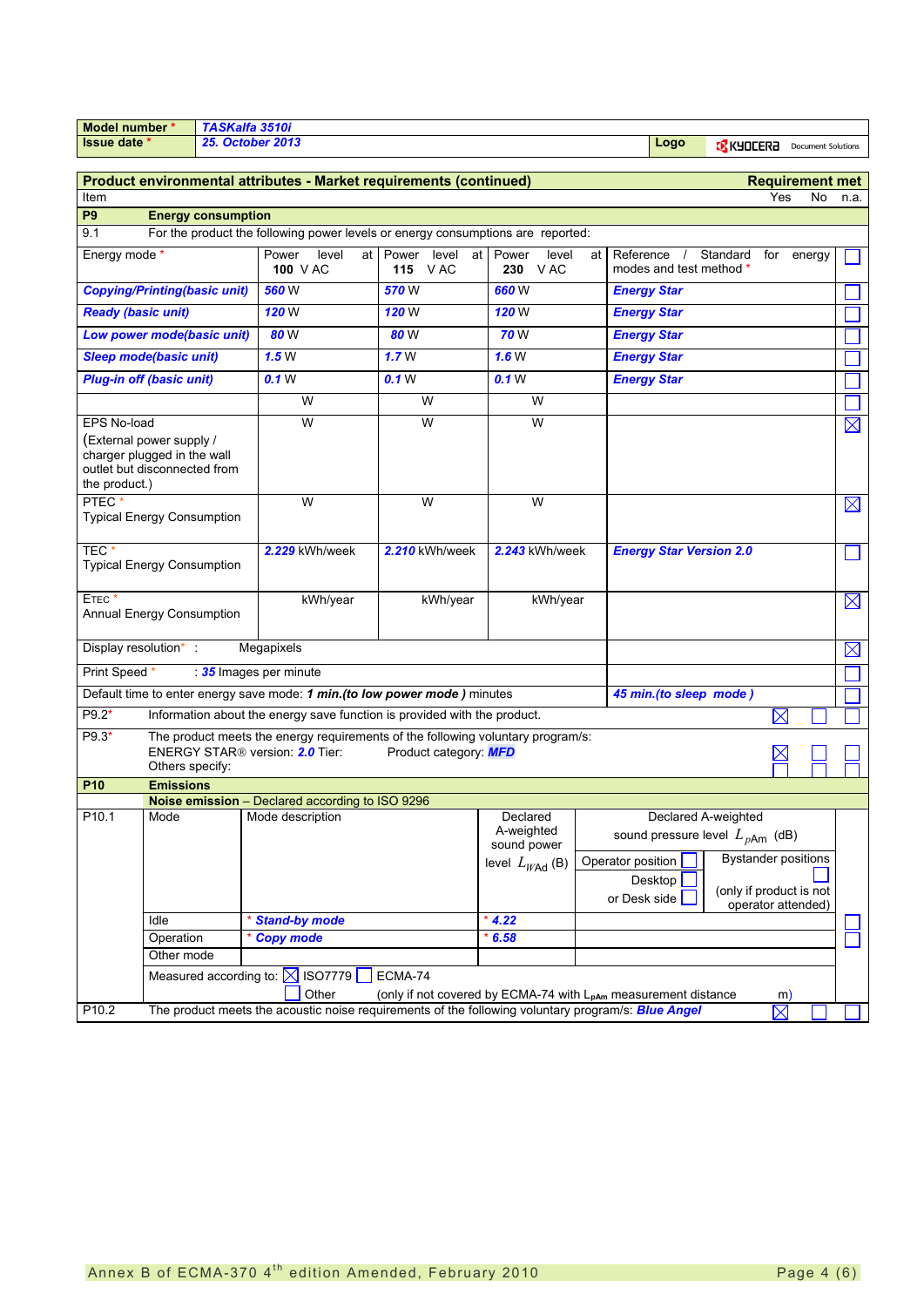| Model number *                                                     |                                                                                               | TASKalfa 3510i                                                                                                 |                         |                                      |                     |           |                        |
|--------------------------------------------------------------------|-----------------------------------------------------------------------------------------------|----------------------------------------------------------------------------------------------------------------|-------------------------|--------------------------------------|---------------------|-----------|------------------------|
| Issue date *                                                       |                                                                                               | <b>25. October 2013</b>                                                                                        | Logo                    | <b>IX KYOCERA</b> Document Solutions |                     |           |                        |
|                                                                    |                                                                                               |                                                                                                                |                         |                                      |                     |           |                        |
| Product environmental attributes - Market requirements (continued) |                                                                                               |                                                                                                                |                         |                                      |                     |           | <b>Requirement met</b> |
| Item                                                               |                                                                                               |                                                                                                                |                         |                                      | Yes                 | <b>No</b> | n.a.                   |
|                                                                    |                                                                                               | <b>Chemical emissions from printing products</b>                                                               |                         |                                      |                     |           |                        |
| $P10.3*$                                                           |                                                                                               | Test performed according to ECMA-328 (ISO/IEC 28360) standard<br>other specify: RAL-UZ171                      |                         |                                      | $\boxtimes$         |           |                        |
| P10.4                                                              | Typical emission rate (print phase) is (mg/h):                                                |                                                                                                                |                         |                                      |                     |           |                        |
|                                                                    |                                                                                               | Dust<br>Ozone<br>Styrene<br><b>TVOC</b><br>Benzene                                                             |                         |                                      |                     |           |                        |
| P <sub>10.5</sub>                                                  |                                                                                               | Chemical emission requirements of the following voluntary program/s <b>Blue Angel</b> are met for :            |                         |                                      | $\boxtimes$         |           |                        |
|                                                                    |                                                                                               | Dust $\boxtimes$<br>Ozone $\boxtimes$<br>Styrene $\boxtimes$<br>Benzene $\boxtimes$                            | TVOC $\not\blacksquare$ |                                      |                     |           |                        |
|                                                                    |                                                                                               | <b>Electromagnetic emissions</b>                                                                               |                         |                                      |                     |           |                        |
| P <sub>10.6</sub>                                                  | program/s:                                                                                    | Computer display meets the requirement for low frequency electromagnetic fields of the following voluntary     |                         |                                      |                     |           | $\times$               |
| P <sub>11</sub>                                                    |                                                                                               | <b>Consumable materials for printing products</b>                                                              |                         |                                      |                     |           |                        |
| $P11.1*$                                                           |                                                                                               | A Safety Data Sheet (SDS) is available for the ink/toner preparation, even if not legally required (see P4.3). |                         |                                      | $\times$            |           |                        |
| $P11.2*$                                                           |                                                                                               | Paper containing post-consumer recycled fibers can be used, provided that it meets the requirements of         |                         |                                      | $\overline{\times}$ |           |                        |
|                                                                    | EN12281.                                                                                      |                                                                                                                |                         |                                      |                     |           |                        |
| $P11.3*$                                                           |                                                                                               | 2-sided (duplex) printing/copying is an integrated product function.                                           |                         |                                      | $\times$            |           |                        |
| P12                                                                |                                                                                               | <b>Ergonomics for computing products</b>                                                                       |                         |                                      |                     |           |                        |
| $P12.1*$                                                           | The display meets the ergonomic requirements of ISO 9241-307 for visual display technologies. |                                                                                                                |                         |                                      |                     |           |                        |
| $P12.2*$                                                           |                                                                                               | The physical input device meets the requirements of ISO 9995 and ISO 9241-410.                                 |                         |                                      |                     |           |                        |
| P13                                                                |                                                                                               | <b>Packaging and documentation</b>                                                                             |                         |                                      |                     |           |                        |
| $P13.1*$                                                           |                                                                                               | Product packaging material type(s): Plastic (PE, PP, PET)                                                      | weight $(kg)$ : $0.489$ |                                      |                     |           |                        |
|                                                                    |                                                                                               | Product packaging material type(s): Cardboard<br>weight (kg): <b>14.512</b>                                    |                         |                                      |                     |           |                        |
| P <sub>13.2</sub> *                                                |                                                                                               | Product packaging material type(s):<br>weight (kg):<br>Product plastic packaging is free from PVC.             |                         |                                      | $\boxtimes$         |           |                        |
| $P13.3*$                                                           |                                                                                               | Specify media for user and product documentation (tick box):                                                   |                         |                                      |                     |           |                        |
|                                                                    | Electronic                                                                                    | Paper<br>Other                                                                                                 |                         |                                      |                     |           |                        |
| $P13.4*$                                                           |                                                                                               | For paper user and product documentation, please specify contained percentage of post-consumer recycled        |                         |                                      |                     |           |                        |
|                                                                    | fiber:                                                                                        | %                                                                                                              |                         |                                      |                     |           |                        |
| Rev.                                                               |                                                                                               | User and product documentation do not contain chlorine bleached paper                                          |                         |                                      |                     |           |                        |
| P13.5                                                              |                                                                                               |                                                                                                                |                         |                                      |                     |           |                        |
| <b>P14</b>                                                         |                                                                                               | <b>Additional information (See Note B4)</b>                                                                    |                         |                                      |                     |           |                        |
|                                                                    |                                                                                               |                                                                                                                |                         |                                      |                     |           |                        |
|                                                                    |                                                                                               |                                                                                                                |                         |                                      |                     |           |                        |
|                                                                    |                                                                                               |                                                                                                                |                         |                                      |                     |           |                        |
|                                                                    |                                                                                               |                                                                                                                |                         |                                      |                     |           |                        |
|                                                                    |                                                                                               |                                                                                                                |                         |                                      |                     |           |                        |

l

*Note B4: Additional lines may be inserted to declare further items, by positioning the cursor at the far right of the row and hitting the <Enter> key.*